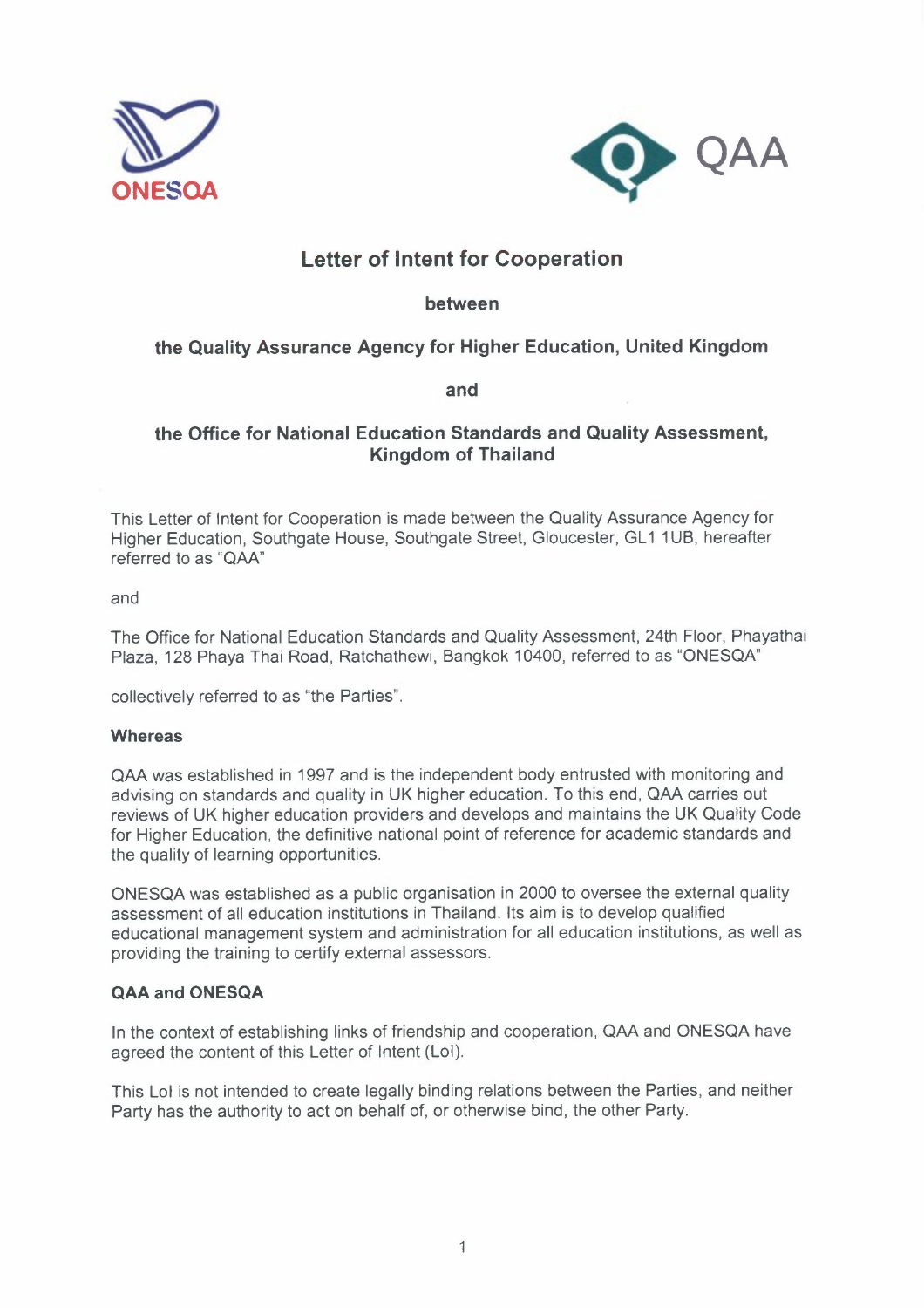Both Parties, acting in accordance with the framework of laws and regulations and the laws and regulations of ONESQA, agree to exercise their best efforts to explore possible opportunities for cooperation in the following fields:

## **(a) Mutual understanding**

Work to enhance the Parties' understanding of each other's approach to assuring quality in higher education, the respective systems in place for quality assurance and enhancement in higher education, and the critical matters relating to quality and standards in higher education in both countries.

## **(b) Information exchange**

Exchange information and offer professional advice about each Party's activities and processes, about developments in their respective country's higher education systems, and about cross-border providers operating in both jurisdictions, having regard for the confidentiality of the information and relevant Data Protection legislation.

## **(c) Staff development**

Where appropriate and possible, support the development of staff from each of the Parties through activities such as staff exchange, observing each other's review processes, and provision of training.

## **Duration of Letter of Intent**

The Lol will take effect from the date of its signature and shall continue for two years unless it is terminated by the giving of two months' notice in writing by either Party. The Lol may be extended on mutual agreement of the Parties, such agreement to be made in writing.

## **Alteration of Letter of Intent**

This Lol is signed by the parties in a spirit of amicable cooperation, and its provisions are not intended to be binding. The provisions of the Lol may be altered with the consent of both Parties, such alteration to be confirmed in writing.

## **Management and liaison arrangements for the Letter of Intent**

The Chief Executive of QAA (at the time of signing, Douglas Blackstock) and the Acting Director of ONESQA (at the time of signing, Khanidtha Tangwarasittichai) will have responsibility for managing the implementation of the provisions of the Lol and for reviewing the Lol to ensure its ongoing appropriateness and relevance on an annual basis. This responsibility may be delegated to relevant members of each Party's staff in relation to particular areas of cooperation.

## **Resources**

Unless alternative arrangements are specifically agreed and confirmed in writing, with a view to meeting particular project requirements, each Party will cover any of their own costs incurred in the application or implementation of the provisions of the Lol.